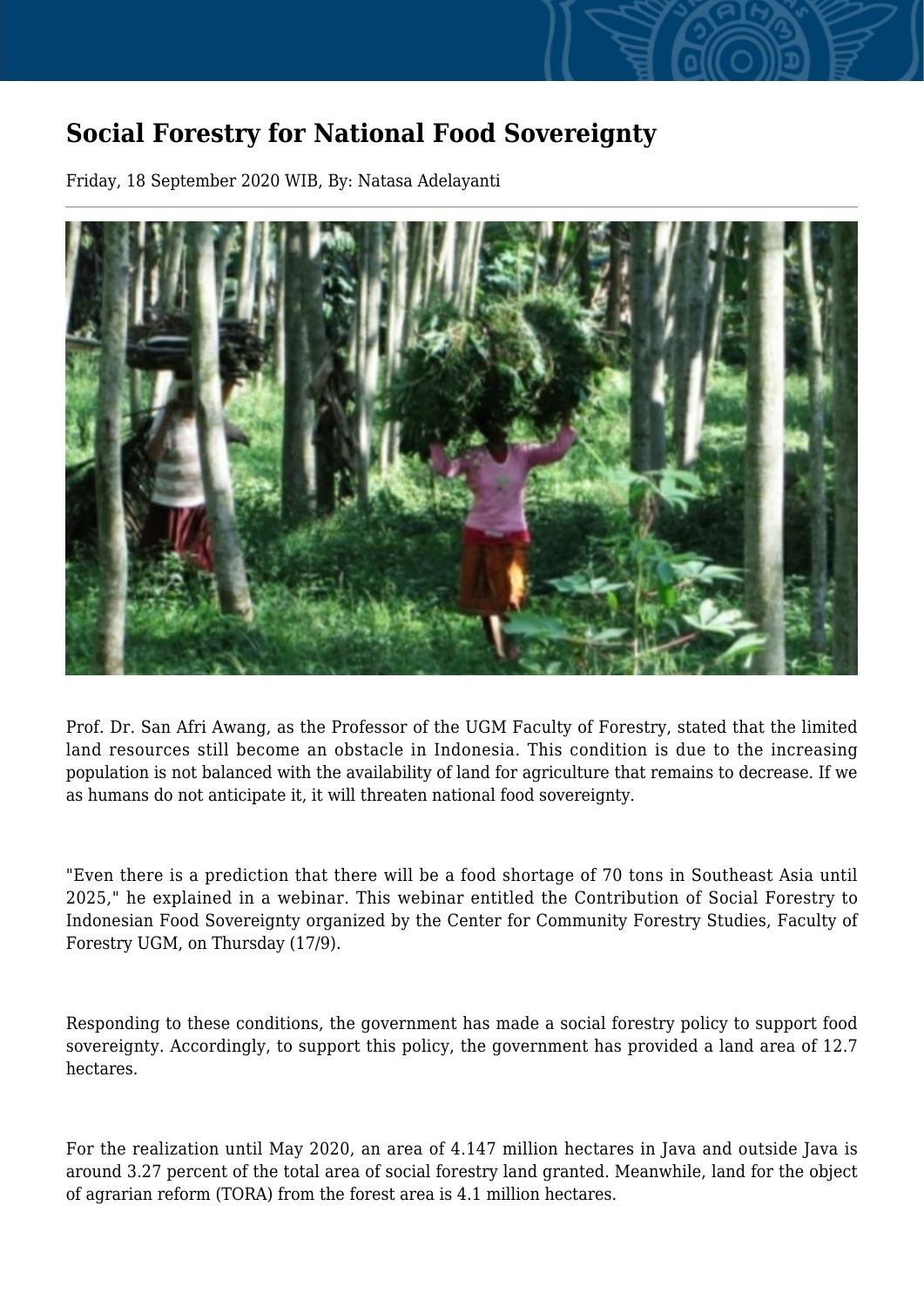He said the social forestry scheme hopefully could produce around 11 million tons of rice in a land area of around 2.7 million hectares. This figure is equivalent to 30-33 percent of national rice production.

Furthermore, he said that the scenario could be realized if there were enabling factors. One of them is the legal certainty of social forestry licensing for forest farmers. Then, facilitate social governance, production, institutions, and definite capital and marketing. Apart from that, rice prices that benefit farmers, adequate water for crops, and government policies that allow planting food crops for a while and cooperation between institutions are also determined.

Researcher at the Ciamis Agroforestry Technology Research and Development Center, Dr. Sanudin, S, Hut. M.Sc., on that occasion, explained the potential of social forestry in supporting food security through agroforestry. Various innovations through scientific interventions on existing agroforestry systems/practices can be carried out to obtain greater benefits.

He gave an example that one of the successful-developed innovations was an agricultural system that combined MPTS (multi-purpose tree species) and understorey trees. This practice has been implemented in Nusa Tenggara.

Meanwhile, the Chairperson of the Indonesian Social Forestry Community Movement, Siti Fikriyah Khuriyati, S.H., M.Sc., said that social forestry is one of the agreements in resolving existing land conflicts with forest communities. GEMA PS has resulted in facilitating the community to obtain legal certainty through advocacy and empowerment of organizations, individuals, and knowledge.

Sasmita Nugroho, SE., from the Officials of the Directorate of Environmental Impact Prevention of Regional and Sector Policies of the Directorate General of PKTL, KLHK, revealed the urgency of the support capacity of national water availability to support national food security. The carrying capacity of water is a vital point in determining the potential for national food production.

Author: Ika Photo: agroindonesia.co.id Translator: Natasa A